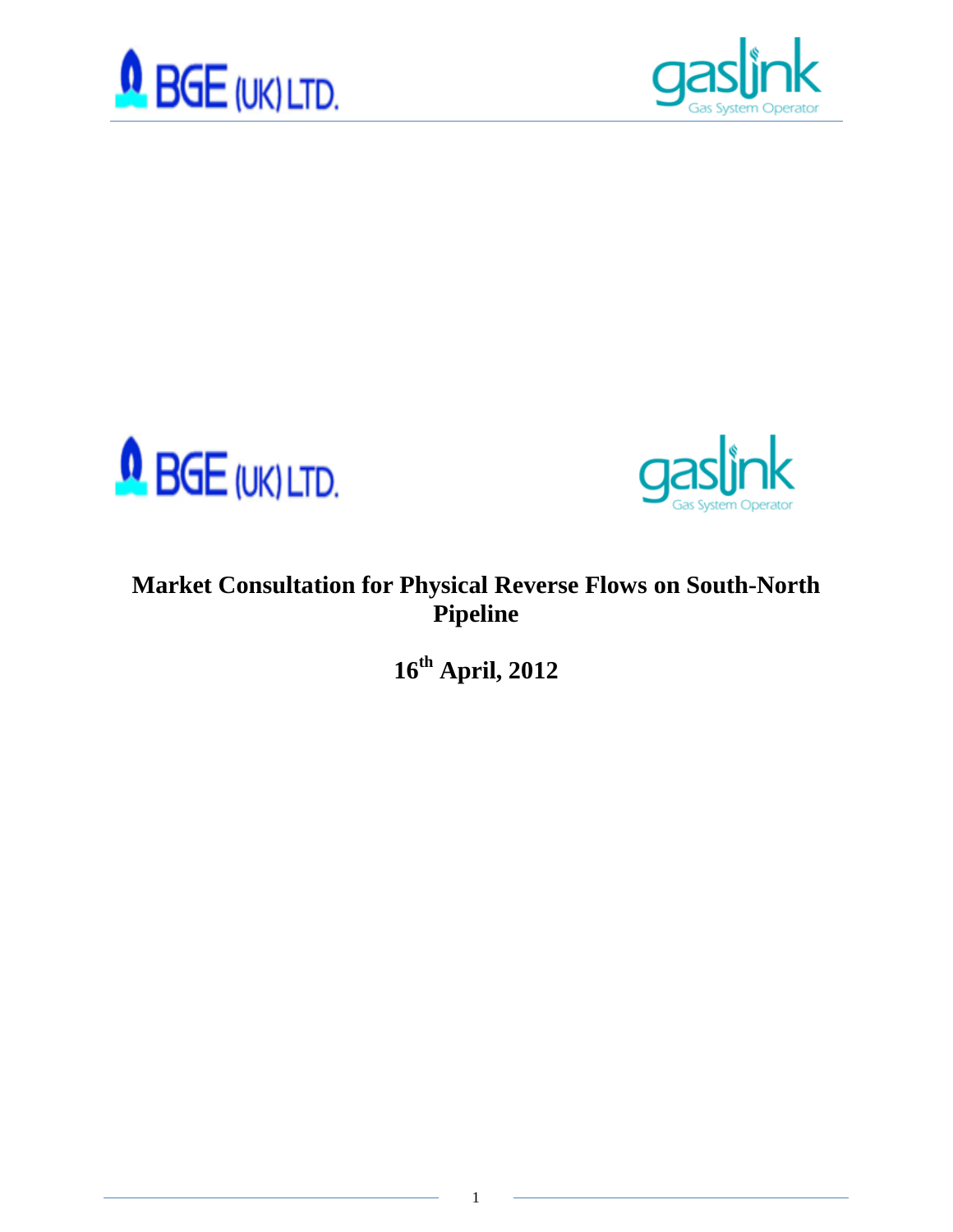



## **Market Consultation for Physical Reverse Flows on the South North Pipeline**

#### **Introduction**

l

The EU Gas Security of Supply Regulation (EU) No 994/2010 (hereinafter referred to as "the Regulation" requires that TSOs shall enable permanent bi-directional capacity on all crossborder interconnections between Member States by  $3<sup>rd</sup>$  December, 2013 unless an exemption has been granted. This security of supply assessment paper will focus on the South-North Pipeline (SNP) Interconnection Point, which is currently uni-directional as it can support flows from Republic of Ireland (ROI) to Northern Ireland (NI). The purpose of this paper is to determine the market requirement for reverse flow from Northern Ireland to interconnector 2 (IC2) and possibly into the RoI network depending on infrastructure developments.<sup>1</sup>

The TSOs in Northern Ireland have participated in the development of the CAG Project for some time and under the proposed CAG regime, the SNP would not be considered to be covered by Regulation 994. On the 3rd February 2012, notification was issued by the NI regulator (UREG) referring to the uncertainty of the CAG programme and advising that the provisions of 994 should now be considered as applying to the SNP. At a follow on meeting of the UK/All Ireland Emergency and Security of Gas Supply Group on the  $23<sup>rd</sup>$  February, 2012 and in subsequent correspondence, DECC (as Competent Authority) requested BGE(UK) to submit a proposal to enable reverse flow, or exemption from this requirement, by the Regulation deadline of 3 March, 2012. BGE(UK) submitted a request for an exemption from this requirement on  $2<sup>nd</sup>$  March, 2012.

Given the limited time available, DECC in agreement of an approach with both DETI and the Utility Regulator, have confirmed that the Competent Authority would be satisfied for the assessment of market demand and security of supply benefits to be based on existing literature, and BGE(UK)'s expert knowledge of the market. Following the 3 March deadline, the

 $<sup>1</sup>$  It should also be noted that arrangements are currently being developed to facilitate gas transportation from Moffat</sup> via IC2 into Northern Ireland and it is anticipated that these will be in place in Q3 2012.

These arrangements will provide obvious security of supply benefits for Northern Ireland in that additional capacity for gas transportation from Moffat to NI will be available and will avoid the use of non standard congestion management arrangements in NI.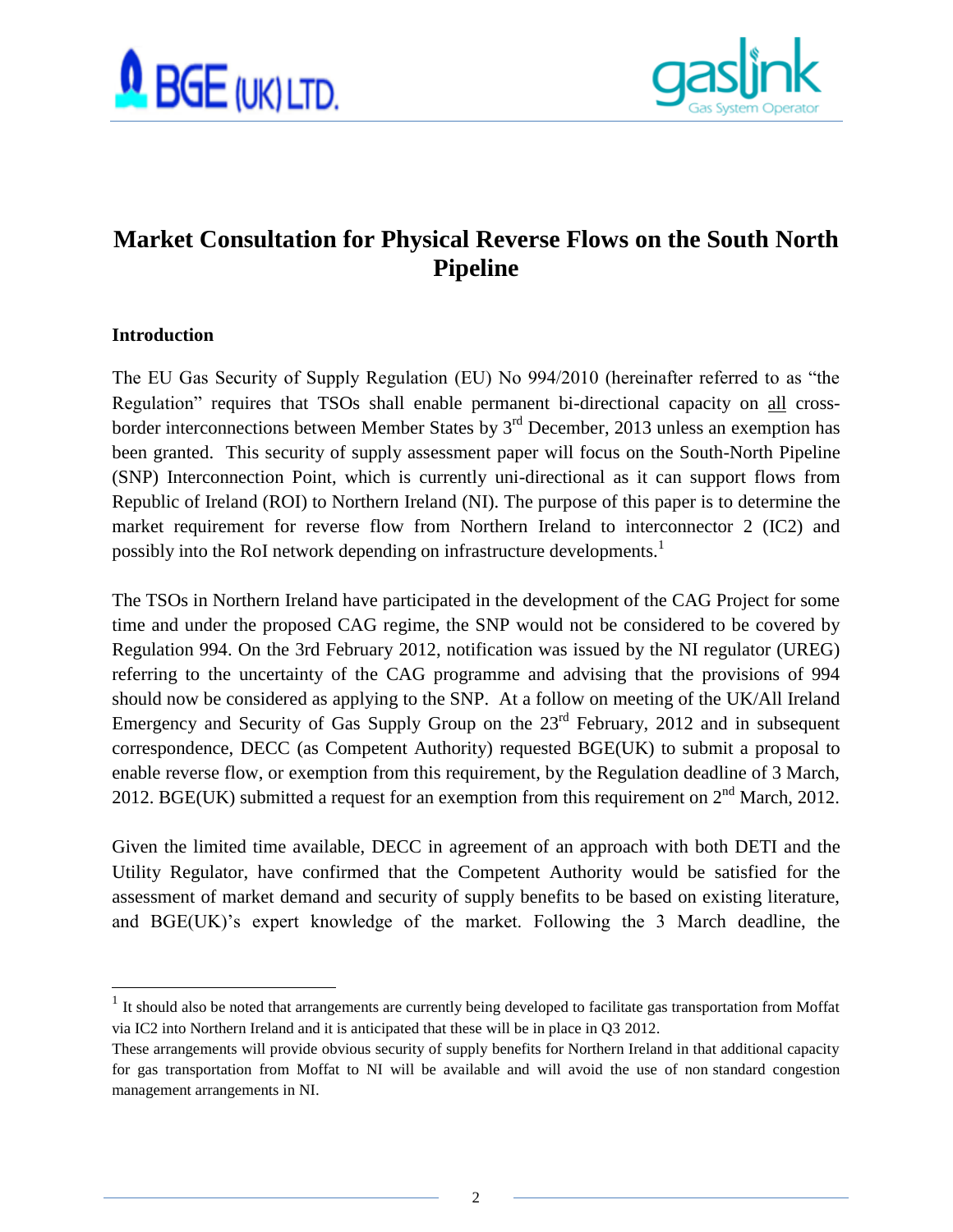



Regulation envisages a period of a further 4 months discussion between Competent Authorities, DECC and the Commission for Energy Regulation (CER) in the south.

In accordance with the above clarifications the two TSOs on the South North Pipeline submitted a request for an exemption under Article 7 1(b) of EC 994 based on an initial market assessment as required by EC 994 7 2. This initial assessment of market demand for bi-directional capacity was carried out within the limited time available. The TSOs recommended that a full market test by way of consultation with industry participants be carried out, and both TSOs are now facilitating this market test in consultation with Industry.

The Regulation envisages future risk assessments (every 2 years) to take account of the need for physical reverse flow at Interconnection Points.

This document will investigate the supply and demand scenarios of both Northern Ireland and the Republic of Ireland; highlight the potential costs of implementing physical reverse flow at the South-North Interconnection Point, before detailing any potential benefit to either jurisdiction through the implementation of physical reverse flow taking into account the infrastructure standard outlined in Article 6(1) of the Regulation.

The analysis contained within this document has been drawn from the Regulator's 2011 Joint Gas Capacity Statement and contains a five year supply / demand forecast for the island of Ireland. The TSOs have only assessed potential capacity commitments commencing prior to 1<sup>st</sup> October 2016. The Security of Supply Regulation requires that the Competent Authorities carry out a risk assessment on a biennial basis. The Competent Authorities are the CER for Ireland and DECC for Northern Ireland.

BGE(UK) and Gaslink are carrying out a market assessment for bi-directional capacity at the South North Interconnection Point at the request of DETI.

The initial stage of the market test takes the form of this consultation paper which has been jointly produced by BGE(UK) and Gaslink (hereinafter referred to as the TSOs).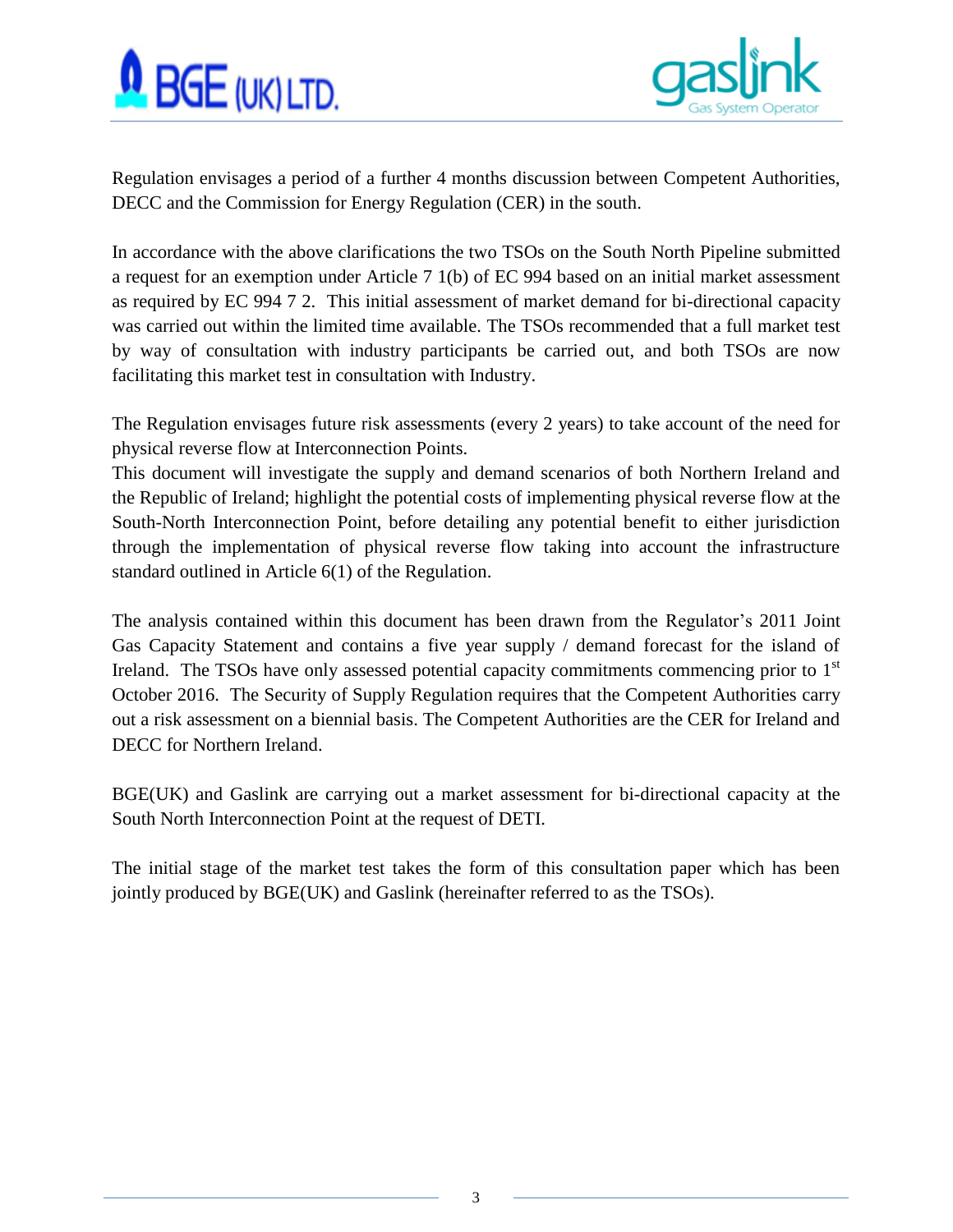



#### **Market Assessment and Analysis of Supply and Demand**

The TSOs have not received any formal requests from market participants requesting physical reverse flow on the South-North pipeline prior to October, 2016. They have however received indications from the market during the preparation of the Joint Gas Capacity Statement JGCS 2011 that physical reverse flow on the South-North pipeline may be required for Gas Year 2016/17 or later.

The majority of the gas demand in the Republic of Ireland and all of the gas demand in Northern Ireland are currently supplied with gas imported from Great Britain through Moffat, with the remainder being supplied from Inch with Kinsale production and storage gas.



**Figure 1:** Pipelines from Northern Ireland to the Republic of Ireland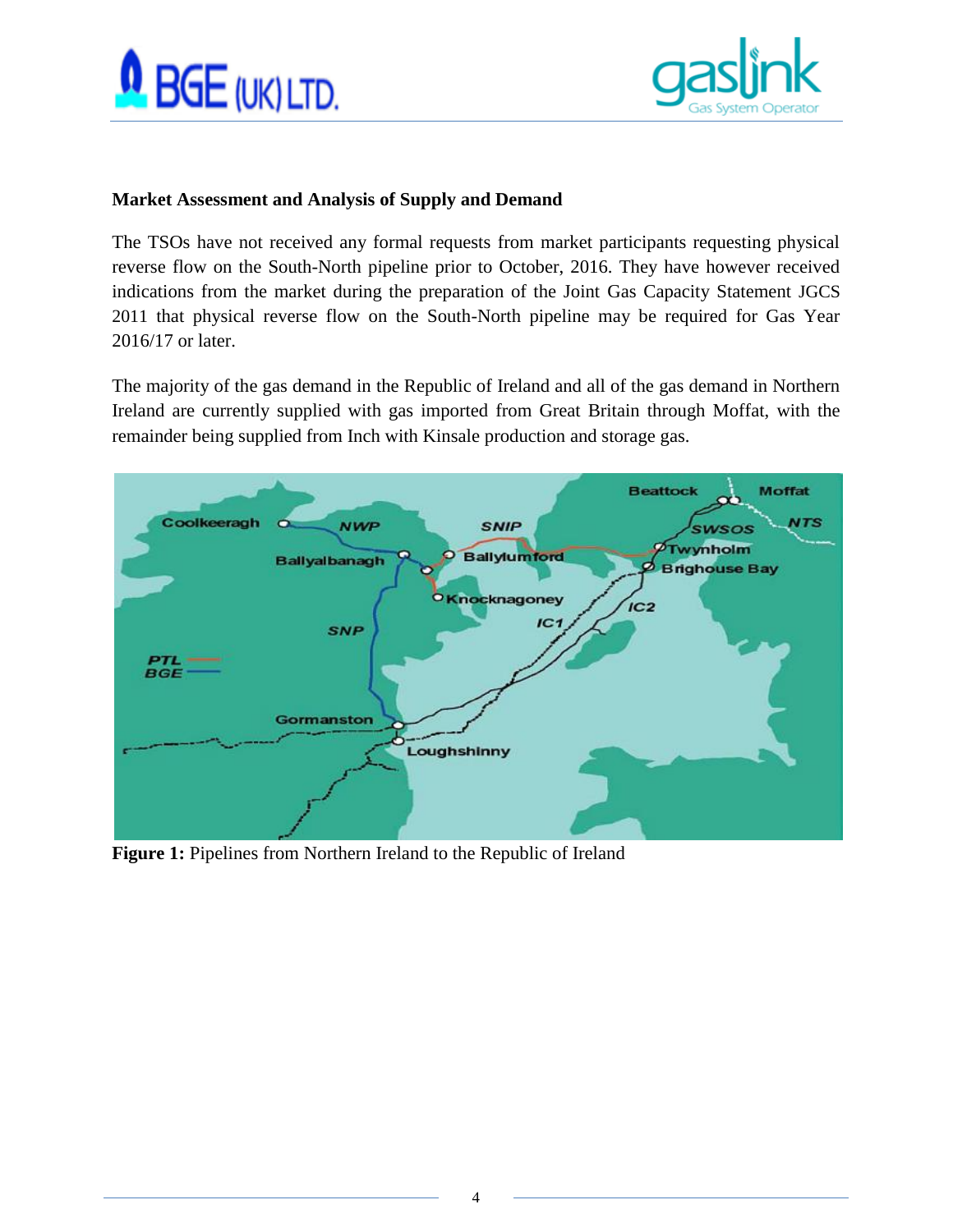



#### **Invitation to Declare Interest**

The purpose of this Consultation paper is to enquire of the market as to whether there is sufficient interest in undertaking the necessary investments to enable gas to flow physically from Northern Ireland to the Republic of Ireland prior to October, 2016. Shippers are invited to indicate whether or not they have such interest by completing the questionnaire attached at Appendix A.

Shippers are asked to specify, any interest they may have by indicating, when they would like to have reverse flow capacity from, the volume, price and duration to which they would be prepared to financially commit. Companies that express an interest in physical reverse flow will be contacted for further discussion about the commitment they are prepared to give, and the options available to give this investment signal. Feedback from interested parties regarding how this process could be improved in the future is also welcome.

Companies are invited to return the completed questionnaire by Monday,  $7<sup>th</sup>$  May, 2012 to:

Celine Hayes, Donal Kissane. Market Arrangements, BGE(NI), Gaslink, Gaslink, Gaslink, Gaslink, Gaslink, Gaslink, Gaslink, Gaslink, Gaslink, Gaslink, Gaslink, Gaslink, Gaslink, Gaslink, Gaslink, Gaslink, Gaslink, Gaslink, Gaslink, Gaslink, Gaslink, Gaslink, Gaslink, Gaslink, Gaslin Gasworks Road, Gasworks Rd, Cork, Cork. Ireland **Ireland** Ireland [chayes@gaslink.ie](mailto:chayes@gaslink.ie) [dkissane@bge.ie](mailto:dkissane@bge.ie)

If you require any additional information in relation to this document please contact: Celine Hayes (+353 (0) 21 5006116) or Donal Kissane (+353 (0) 21 4534294).

#### **Process**

This consultation will be open until  $7<sup>th</sup>$  May, 2012, however, given the timescales and the level of work involved in converting an expression of interest into binding commitments, TSOs would request that should any market participants be genuinely considering applying for reverse flow capacity they contact the TSOs as soon as practicable in order to discuss potential requirements at the earliest possible stage. It is anticipated that any binding agreements will be entered into by market participants, with the relevant TSOs, using the existing processes pertinent to each TSO, this will be completed as soon as reasonably practicable following the initial expression of interest but can be expected to take a number of months.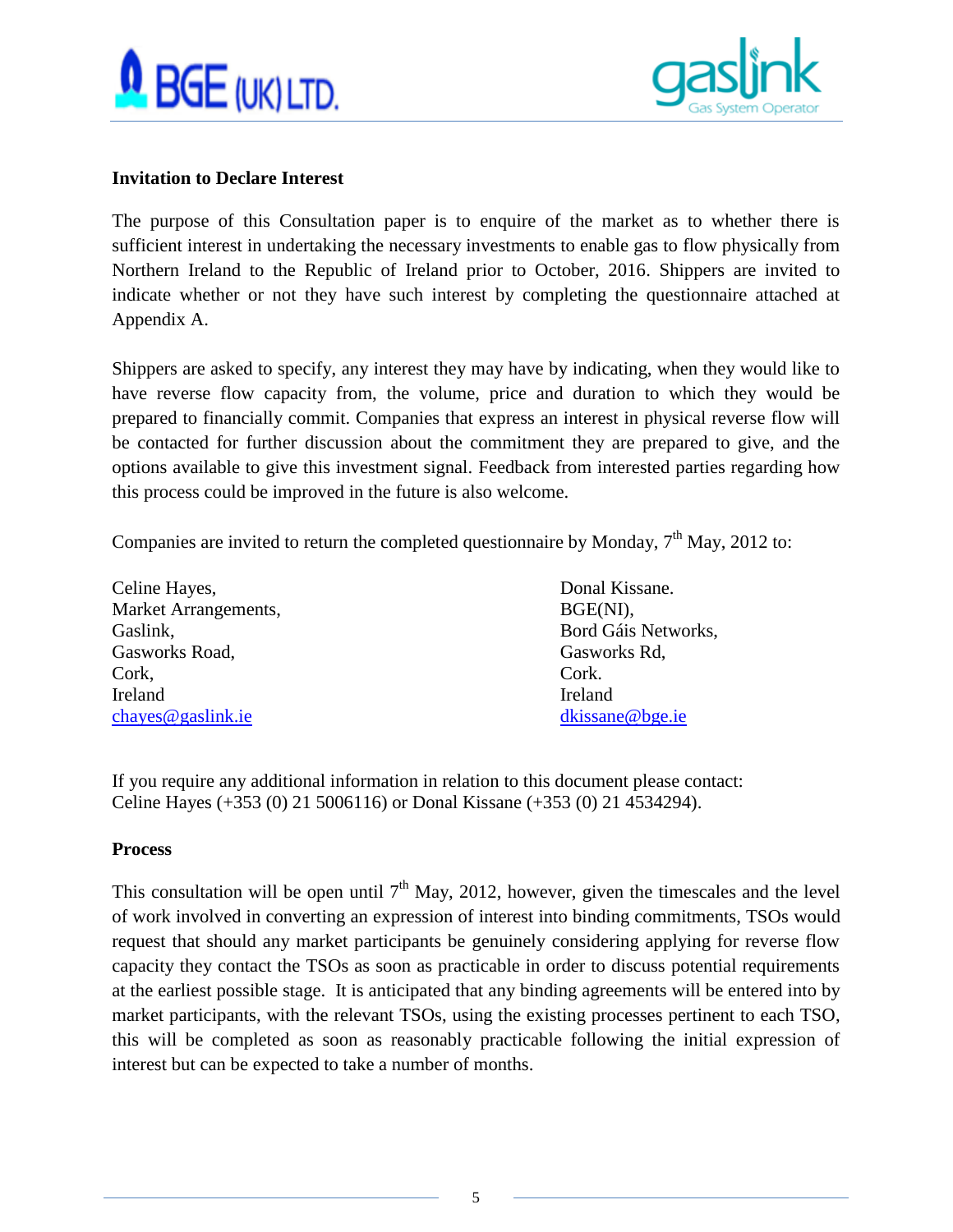



Following the assessment of the market by the TSOs, if market demand is deemed to be sufficient, the TSOs will submit a proposal for Physical Reverse Flow to DETI and the CER. If market demand is deemed to be insufficient, the TSOs will submit market information to the Regulators to support the request for exemption from Physical Reverse Flow in accordance with Article 7 of the Security of Supply Regulation that was submitted on  $2<sup>nd</sup>$  March, 2012.

Results of the market test and the Security of Supply assessment shall be discussed with the Regulators prior to the submission of a draft proposal/request for exemption.

DETI and the CER are assessing the draft request for an exemption made by the TSOs.

#### **Analysis**

Forecasts of expected relevant demand and supply scenarios over the next five years are presented below. Based on this data it can be seen that it is unlikely that Northern Ireland will have an oversupply of gas until at least 2017 at the earliest. The TSOs therefore conclude that Virtual Reverse Flow can accommodate any required gas flows from NI to the Republic of Ireland (RoI) subsea system up until the time where the supply in Northern Ireland exceeds the demand. At this time it is more likely that the market may signal a requirement for physical reverse flow to export excess gas from Northern Ireland to RoI.

In 2010/11 93.6% of the Republic of Ireland's gas supply was delivered through the Moffat entry point. The contribution of Inch and Moffat entry points to gas demand is presented in Table 2. In the short to medium term, the majority of the island's demand will continue to be met from Great Britain imports through the Moffat Entry Point.

The Moffat entry point supplied 100% of Northern Ireland gas demand in 2010/11. This situation is likely to continue until one of the two gas storage projects proposed for Northern Ireland commences operation.

| Jurisdiction     | Moffat | Inch |
|------------------|--------|------|
| Northern Ireland | 100%   | 0%   |
| Rep. of Ireland  | 93.6%  | 6.4% |

Table 1: Percentage of ROI and NI Annual Gas Supply Met Through Moffat and Inch Entry Points

PSE Kinsale Energy currently operates the Kinsale gas production and storage facility which makes landfall at Inch. Production from the Kinsale and Seven Heads gas fields is in decline and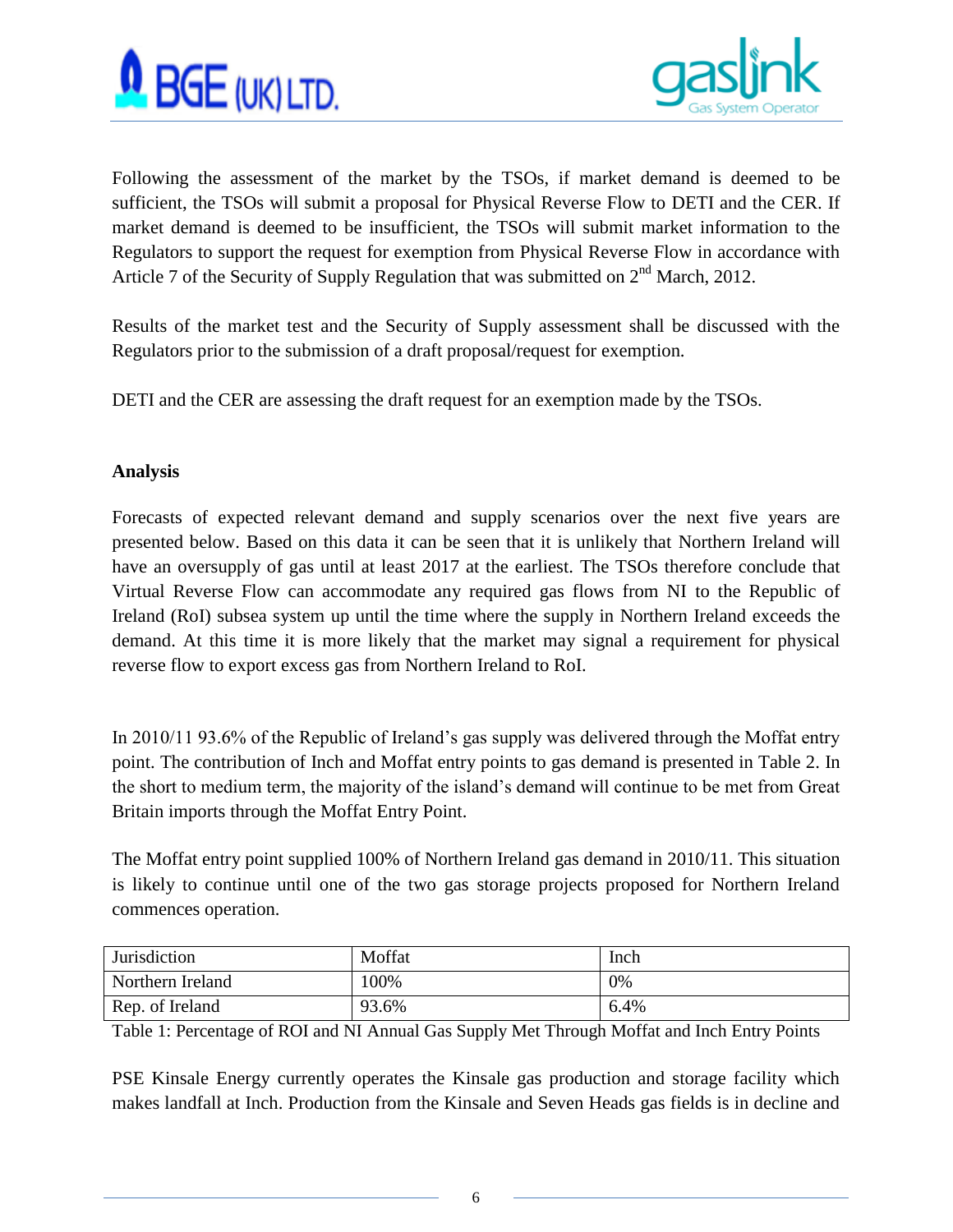



is small relative to total demand. The South West Lobe gas field operates as a seasonal storage facility and has a capacity of 230 mscm/yr (2,472.5 GWh/yr), a withdrawal rate of 2.6 mscm/d (27.95 GWh/d) and an injection rate of 1.7 mscm/d (18.275 GWh/yr).

The ROI supply outlook is expected to change when indigenous production gas from Corrib becomes available; the JGCS 2011 anticipates commissioning in autumn 2013 however a commissioning date of late 2014 now seems more likely with commercial market flows expected in 2015. Corrib gas is anticipated to meet 36.4% of the forecasted peak day demand and 66.5% of the ROI demand in 2015/16. However the production profile provided by the Corrib partners declines quite quickly after the third year, reducing to approximately 53% of its peak production within 6 years of production commencing.

Currently there are two storage projects being proposed for the Larne area in Northern Ireland. The developers of each project are currently examining the technical and commercial viability of developing salt-cavity storage in Larne. The Larne scenario in the JGCS 2011 assumed one of these projects would commence operations in 2015. However the earliest either of these projects is expected to commence operation is now understood to be 2017.

- Islandmagee Storage Project: A 500 mscm storage facility is proposed at Larne Lough with a delivery rate of 22 mscmd. A planning application was submitted in March 2010. This supply source was modelled in the JGCS 2011 and is assumed to represent a typical future gas storage project.
- North East Storage Project: A seismic survey in the Larne area has been conducted with a view to establishing the potential for salt cavern storage.

The graphs below outline the supply and demand outlook for the Republic of Ireland and Northern Ireland over the next 5 years for two of the scenarios considered in the recent JGCS 2011.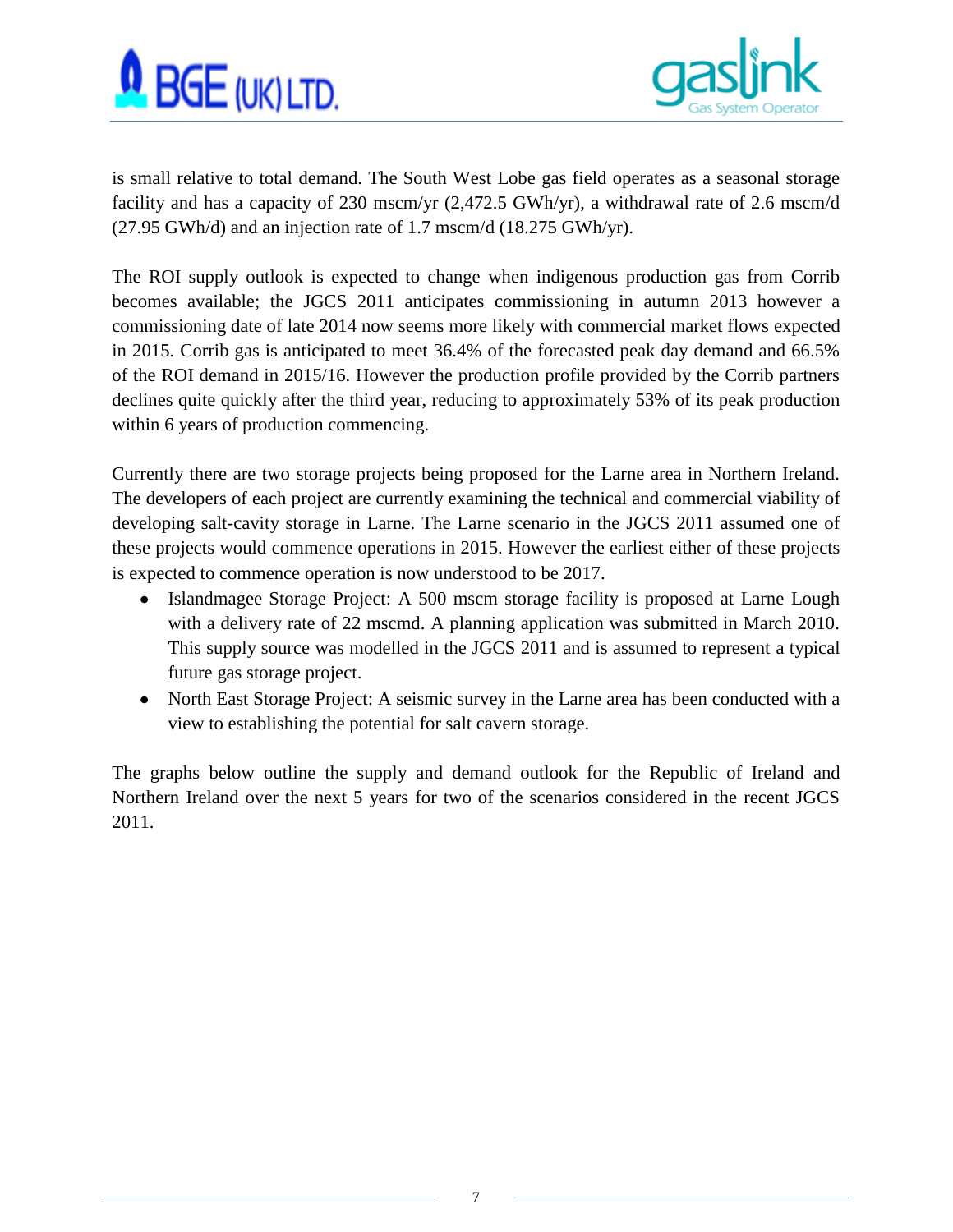





**Figure 2: Republic of Ireland demand and supply - JGCS 2011 Base Scenario**



**Figure 3: Northern Ireland demand and supply - JGCS 2011 Base Scenario**

There are a number of other potential supply projects which are at different stages of development; some of these could have a significant impact on the supply outlook:

- Shannon LNG Terminal: This project has obtained the necessary approvals, but has yet to make a final commercial decision. There would be approximately a 4 year lead-in time associated with the construction of this facility.
- PSE Kinsale Energy: The existing storage operation may not be economically feasible on a standalone basis as production gas declines. In the JGCS 2011 existing storage operations were assumed to cease in 2013. Post 2013 it is assumed that the blow down of the storage wells may yield a combination of production and cushion gas during a further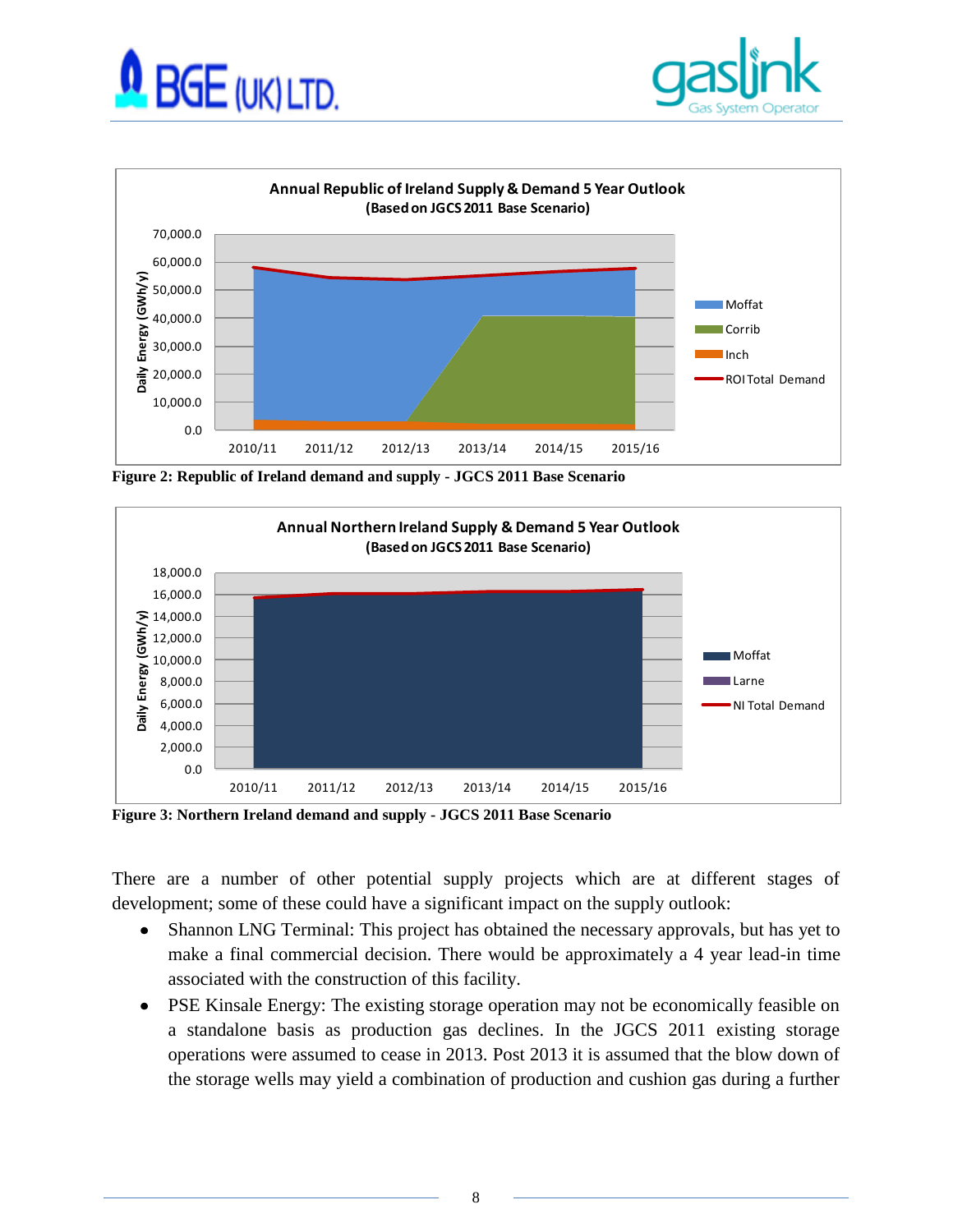



3 year decommissioning period. A number of other storage projects are presently being considered by PSE Kinsale:

- a) Ballycotton gas storage project detailed in the 2010 JGCS, this project is currently on hold due to engineering difficulties and the current economic uncertainty.
- b) Expansion of the existing Southwest Kinsale gas field storage facility.
- Kish Banks Storage Project: Providence Resources Ltd., operating as Eirgas Ltd., has recently expressed interest in developing a gas storage facility within the Kish Banks in the Irish Sea. The facility is proposed to have a storage capacity of 590mscm. Operation is not anticipated until 2018.

It is not foreseen that supply in NI will exceed demand within the next 5 years. Therefore it is considered unlikely that Physical Reverse Flow on the SNP will be required by the market, however considering the range of projects which may commence in NI there is the possibility that the available supply will exceed demand from 2016 onwards. Figure 6 presents the supply and demand profile on the summer minimum day which is assessed based on the Larne Scenario of the JGCS 2011. Should there be insufficient market demand, the current process will be reviewed again in two years time, by which time the above projects could have significantly moved forward presenting an opportunity to export gas through the SNP into the ROI Network in the future.



**Figure 6: Northern Ireland Summer Minimum Day demand and supply –based on the JGCS 2011 Larne Scenario (Assumes one of the Larne storage projects commenced operation in 2015 and that the well is operating in export mode during a summer minimum day)**

Currently Northern Ireland sources all its gas requirements through the Scotland Northern Ireland Pipeline (SNIP). With completion of the necessary market arrangements on the South-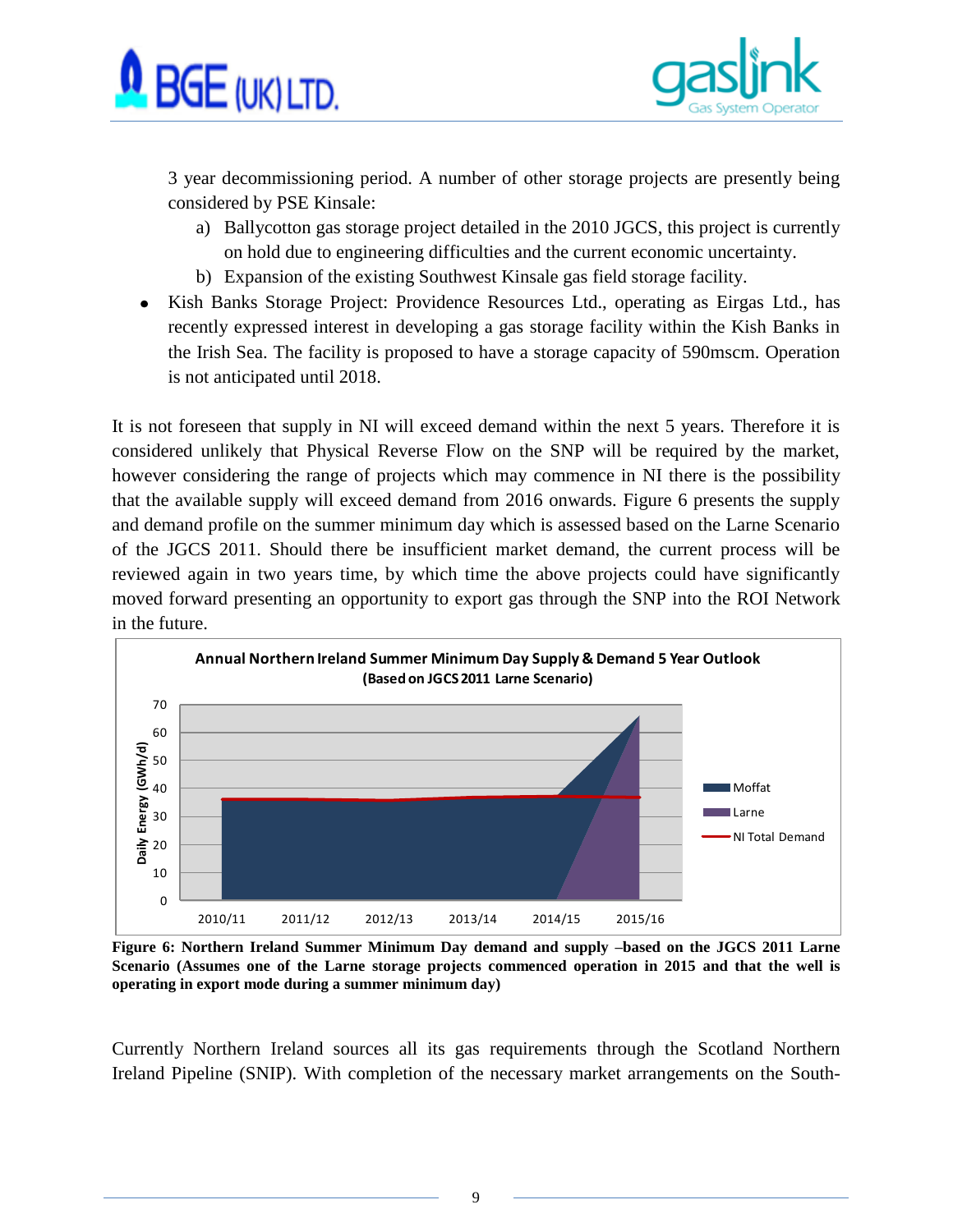



North pipeline this year, the market will have access to supplies of gas through the interconnector system. This will further enhance security of supply to Northern Ireland.

Data and scenarios from the JGCS 2011 were employed in conducting the Risk Assessment for Article 9 of the Regulation EU/994/2010.

#### **Technical feasibility**

The SNP connects the Republic of Ireland Interconnector system to Northern Ireland. Currently, all Northern Ireland demand is supplied via the SNIP; however, high level arrangements are in place to facilitate the use of the SNP in the event of an emergency in either jurisdiction. Technically reverse flow on this pipeline should look at the cost of facilitating flows from Northern Ireland into the Interconnector system. However, it is difficult to see a benefit for either jurisdiction in doing so. The scope of the reverse flow preliminary analysis was expanded to explore the estimated costs associated with facilitating reverse flow from Northern Ireland to the Republic of Ireland onshore transmission system on the assumption that there is gas surplus to requirements in Northern Ireland.

Physical reverse flow from NI to ROI is only likely if one of the Larne storage projects proceeds and modelling to date assumes that Larne gas will be made available at 85 barg. To facilitate reverse flow from the NI system to ROI, the operating pressure for the SNP would need to be raised from 75 barg to 85 barg, however this process is envisaged to have minimal costs and complexity associated with it as it is envisaged to be a certification process. This pipeline was originally designed to operate at 85 barg.

Network modelling conducted to date under previous Joint Gas Capacity Statements assumed the necessary operational and commercial requirements are in place as part of the Common Arrangements for Gas (CAG) project, to facilitate the potential export of surplus gas from NI (as a result of Larne storage gas) into the Republic of Ireland. In order to successfully transport gas from NI to ROI at safe system pressures significant system modifications would be required, particularly at the Gormanston AGI. The inclusion of additional metering, flow control and pressure control equipment would, in particular, be required. Modifications may also be required at Carrickfergus and Ballanabanagh. Compression facilities north of Gormanston would also be required for firm gas flows from Northern Ireland to ROI onshore transmission system via the SNP. Without compression on the SNP, the time delay in switching over from physical forward flow to reverse flow would also need to be considered. Without compression, the volume of gas that could be exported between the two jurisdictions via the SNP would be subject to prevailing pressures at the northern and southern end of the SNP. This prevailing pressure is subject to both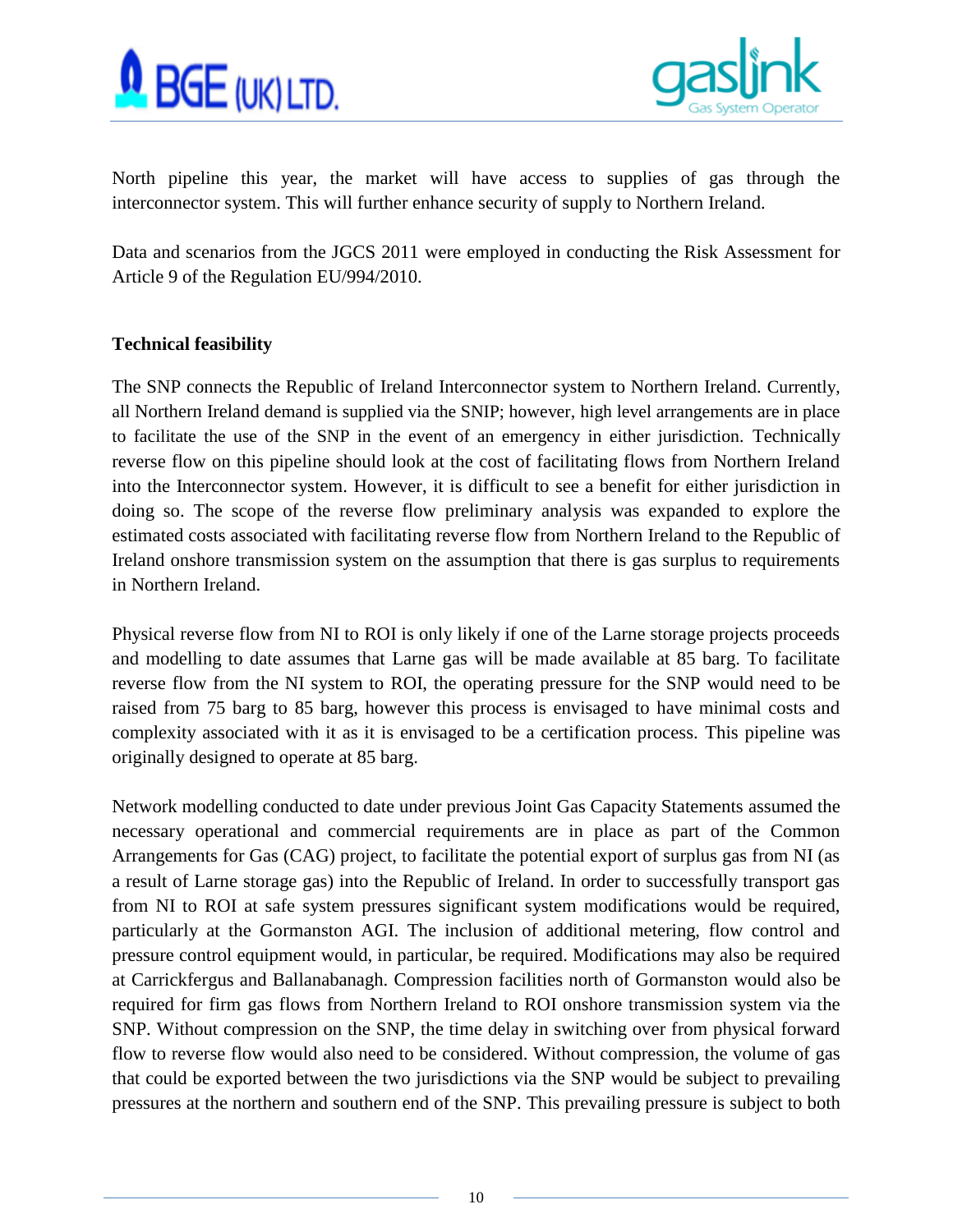



local supply and local demand conditions. Given the number of uncertainties associated with the relevant supply projects, and the potential number of combinations and permutations, a definitive cost for such reinforcement is unavailable but is understood to be significant.

The maximum gas flow scenario used in this Market Assessment to allow gas to be exported from Northern Ireland to ROI based on the 5 year outlook is 2.5mscm/per day (27.6 GWh/per day) in the summer of 2016. It is worth highlighting that the maximum flow forecast for 2016 is only achievable if one of the Larne storage projects commences operations by 2015/2016. If one of the Larne projects were operational there may potentially be a surplus of gas in Northern Ireland which could be exported to the ROI market during the summer of 2016. However, the latest indications are that it will be 2017 before either Larne project is operational, in which case there is unlikely to be a requirement for physical reverse flow on the SNP in the next five years.

In summary physical reverse flow can be achieved by investing in measures to control the flow on the SNP (compression north of Gormanston, modifications to Gormanston, up-rating the SNP), however the current five year gas supply outlook indicates that 100% of the Northern Ireland gas demand is likely to be met by gas flows from Moffat. Currently 100% of such flows are facilitated through SNIP but it is possible that NI will require imports via the interconnectors and the SNP in this five year period.

#### **Costs**

The following table presents the potential order of magnitude costs that might be incurred if physical reverse flow on the SNP was to be facilitated. This list of assumed indicative costs is by no means comprehensive and depending on the supply outlook, some of these costs may not be applicable.

| <b>Project Description</b>                         | Order of Magnitude Cost in $\epsilon$ m<br>(approximate high level preliminary costs,<br>subject to engineering analysis) |
|----------------------------------------------------|---------------------------------------------------------------------------------------------------------------------------|
|                                                    |                                                                                                                           |
| Compression north of Gormanston                    | 90                                                                                                                        |
| <b>Gormanston AGI Bi-directional Modifications</b> | $3 - 5$                                                                                                                   |
| <b>SNP</b> Uprating                                |                                                                                                                           |

Note: These order of magnitude costs are purely indicative; specific analysis and budget estimates can be prepared if required.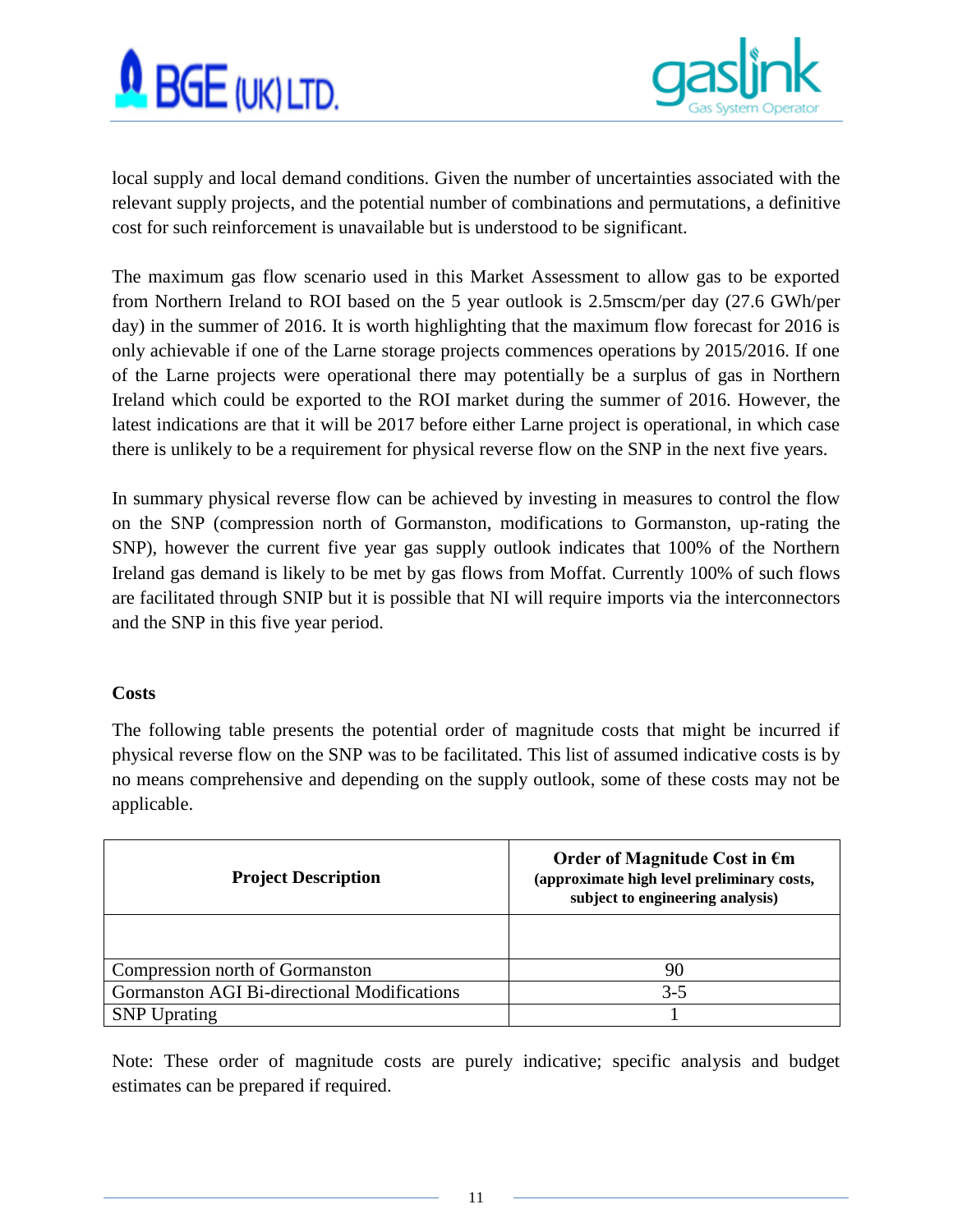



#### **Tariffs**

Tariffs for Physical Reverse Flow will be determined by the regulatory authorities in accordance with current processes applicable to each TSO, or the Capacity Allocation Management European Network Code (or European Tariff guidelines), depending upon which prevails at the time of any commitment.

#### **Next Steps**

Market participants will be given until **Monday, 7th May, 2012** to respond to this Market Test, indicating by way of a non-binding agreement their interest in Physical Reverse Flow capacity through the SNP.

Where expressions of interest are received, the TSOs will agree the process steps and timetable to move to a binding commitment. In so far as it possible the existing processes for incremental capacity sales will be used, but the timing of this process may vary depending upon when potential users have indicated that they would like the capacity commitment to start.

Following the assessment of the market by the TSOs and the outcome of any move towards binding commitments, if market demand is deemed to be sufficient, the TSOs will submit a proposal for Physical Reverse Flow to the Regulators. If market demand is deemed to be insufficient, the TSOs will submit information to the Regulators to support draft request for exemption from Physical Reverse Flow which was submitted on 2<sup>nd</sup> March, 2012.

The Regulators will assess the draft proposal or draft request for an exemption made by the TSOs and comment on any amendments that may be needed, as appropriate.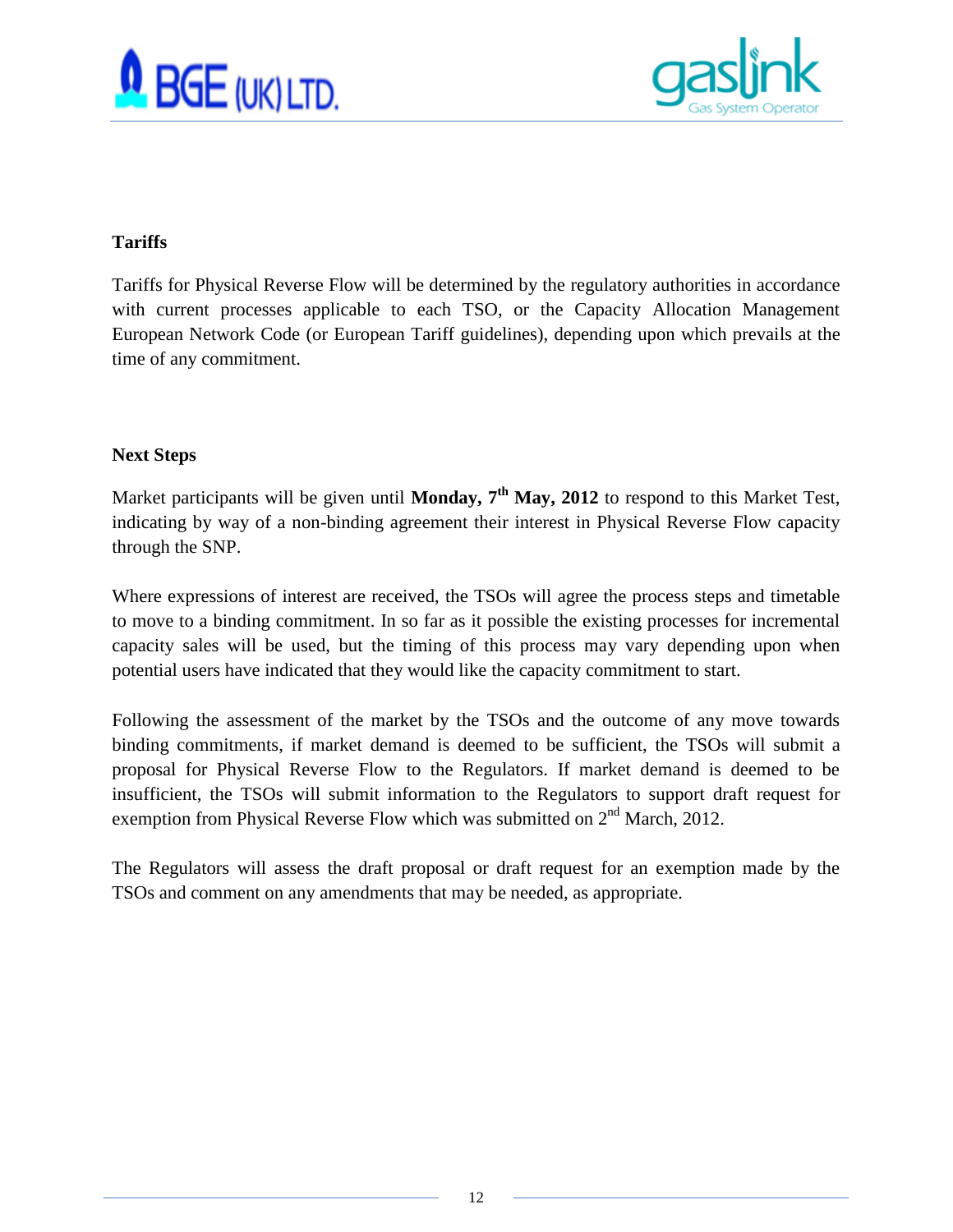



### **APPENDIX A**

#### **Questionnaire**

| No.            | Question                                                                                                                                                                                      | <b>Answer</b> |
|----------------|-----------------------------------------------------------------------------------------------------------------------------------------------------------------------------------------------|---------------|
| 1.             | Name of Company:                                                                                                                                                                              |               |
|                | Address:                                                                                                                                                                                      |               |
|                |                                                                                                                                                                                               |               |
| $\overline{2}$ | Do you broadly agree with the analysis<br>within<br>this<br>contained<br>document<br>concerning the potential supply / demand<br>situation on the island of Ireland over the<br>next 5 years? | YES/NO        |
|                | If no, please provide details of your<br>analysis. (Please use separate sheet if<br>necessary)                                                                                                |               |